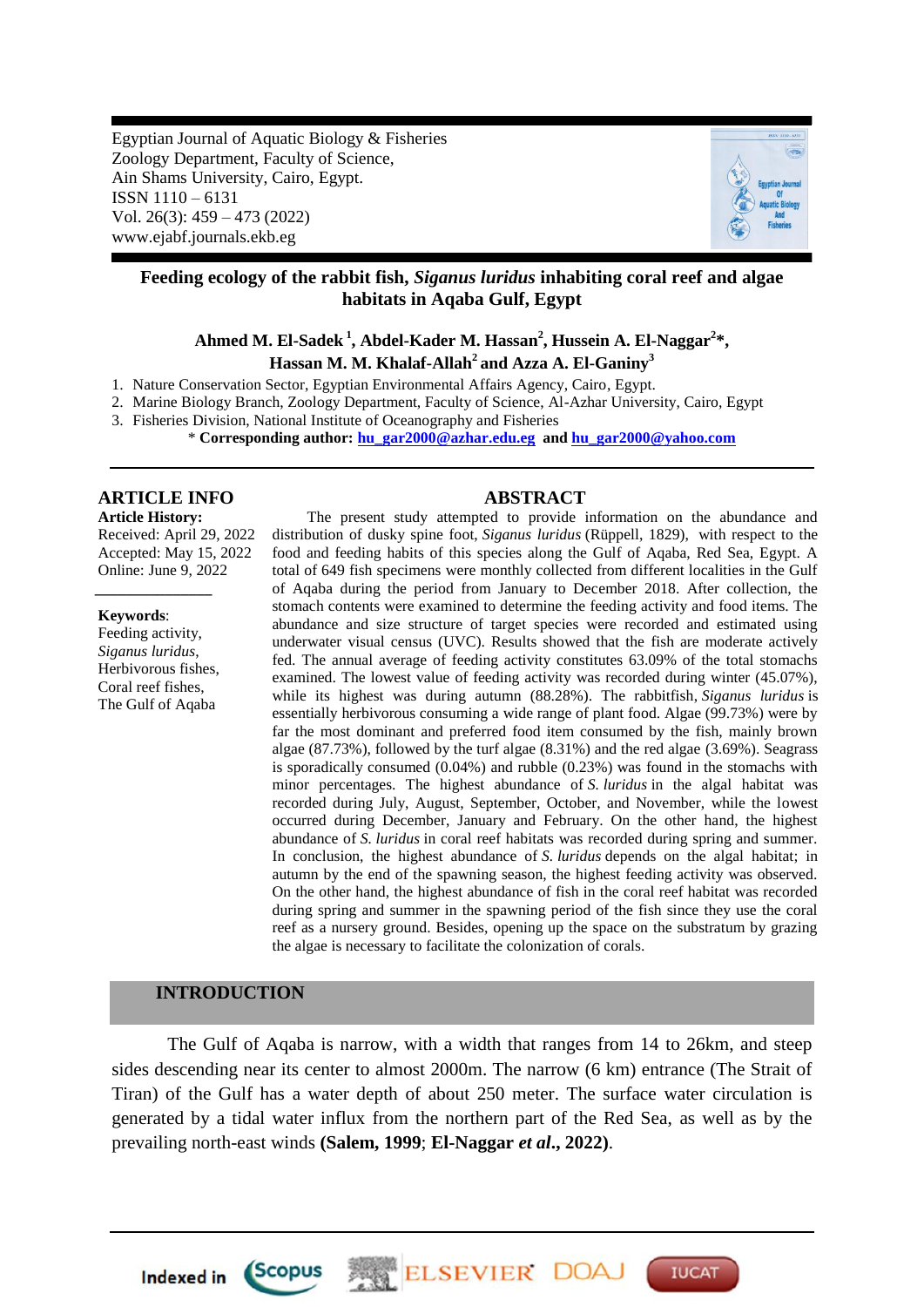The importance of coral reefs is due to being the second after the rain forests with respect to biodiversity value. The worldwide reefs species are 6 to more than 9 million **(Veron, 2008; Darweesh** *et al***., 2021a, b)**. Approximately, 50 genera and 200 species of hard corals and 120 species of soft-corals are recorded in the Red Sea. Coral reefs of the Red Sea support approximately 400 fish species, which exploit them for shelter, food and/or breeding ground **(ERSR, 1998**; **Mohammad, 1999)**.

Large mobile or roving herbivorous fishes are considered a key component in the maintenance of healthy coral dominated reefs. Herbivorous fishes have a critical function on coral reefs, and obviously a need to understand the role and relative importance of individual species on reef processes is recommended. Understanding the role and the relative importance of each species in ecosystem processes not only requires to comprehend the functional impact of each species, but also its distribution among habitats, and hence the area on which species exerts its impact **(Hoey** *et al.***, 2013**; **Shaban** *et al.,* **2020).**

Four species of the genus *Siganus* exist in the Red Sea (*Siganus rivulatus*, *Siganus argenteus, Siganus luridus* and *Siganus stellatus*). *S. rivulatus* and *S. luridus* have invaded the Mediterranean Sea through the Suez Canal and remained in the Eastern Mediterranean Sea **(Bariche, 2005**; **Abdelhak, 2021)**. Dusky spinefoot, *Siganus luridus* (Rüppel, 1829) is usually found in the Western Indian Ocean and distributed throughout the Eastern African Coast and around Réunion Island; it is known in the Arabian Gulf and the Red Sea **(Golani** *et al***., 2002; Bariche, 2005)**. *Siganus luridus* is a shallow water species which feeds on benthic algae; it may live in solitary though it is more often seen in small groups and spawns in the Red Sea from May to August **(Randall, 1983)**.

For the density and size of fish populations associated with the conservation efforts exerted in the Gulf of Aqaba, the total number was at its lowest and a decrease in fish size was detected. The commercially targeted herbivore species, belongining to families Acanthuridae, Siganidae and Scaridae has witnessed a significantl decrease over time, recording percentages of 22, 17, and 51, respectively **(Mabrouk, 2015)**. The importance of the informative data on food and feeding habits of fish helps understanding their biology. In addition, this helps in detecting the distribution of a fish population, which is highly essential for the successful management of fisheries **(Rao & Durga-Prasad, 2002**; **El-Naggar** *et al***., 2019)**.

Due to the growing demand on fish protein and the increasing importance of *Siganus luridus* in Egypt, more researches are required for a better management to preserve good population structure with future sustainability, especially after the decreasing rate of the catch in the last four years **(GAFRD, 2018)**. Few studies are available on the dusky spinefoot, *Siganus luridus* in the Red Sea, with supportive data on identification, common information and distribution **(Randall, 1983; Golani** *et al***., 2002** and **Bariche, 2005)**. However, a lack of information was noted on the food and feeding ecology of *S. luridus* in the Gulf of Aqaba, Egypt.

Thus, the present study attempted to provide information on the abundance and distribution of dusky spinefoot, *Siganus luridus* (rüppell, 1829), with respect to its food and feeding habits, in order to develop a strategy to manage and regulate the species' fisheries in the Gulf of Aqaba, Red Sea, Egypt.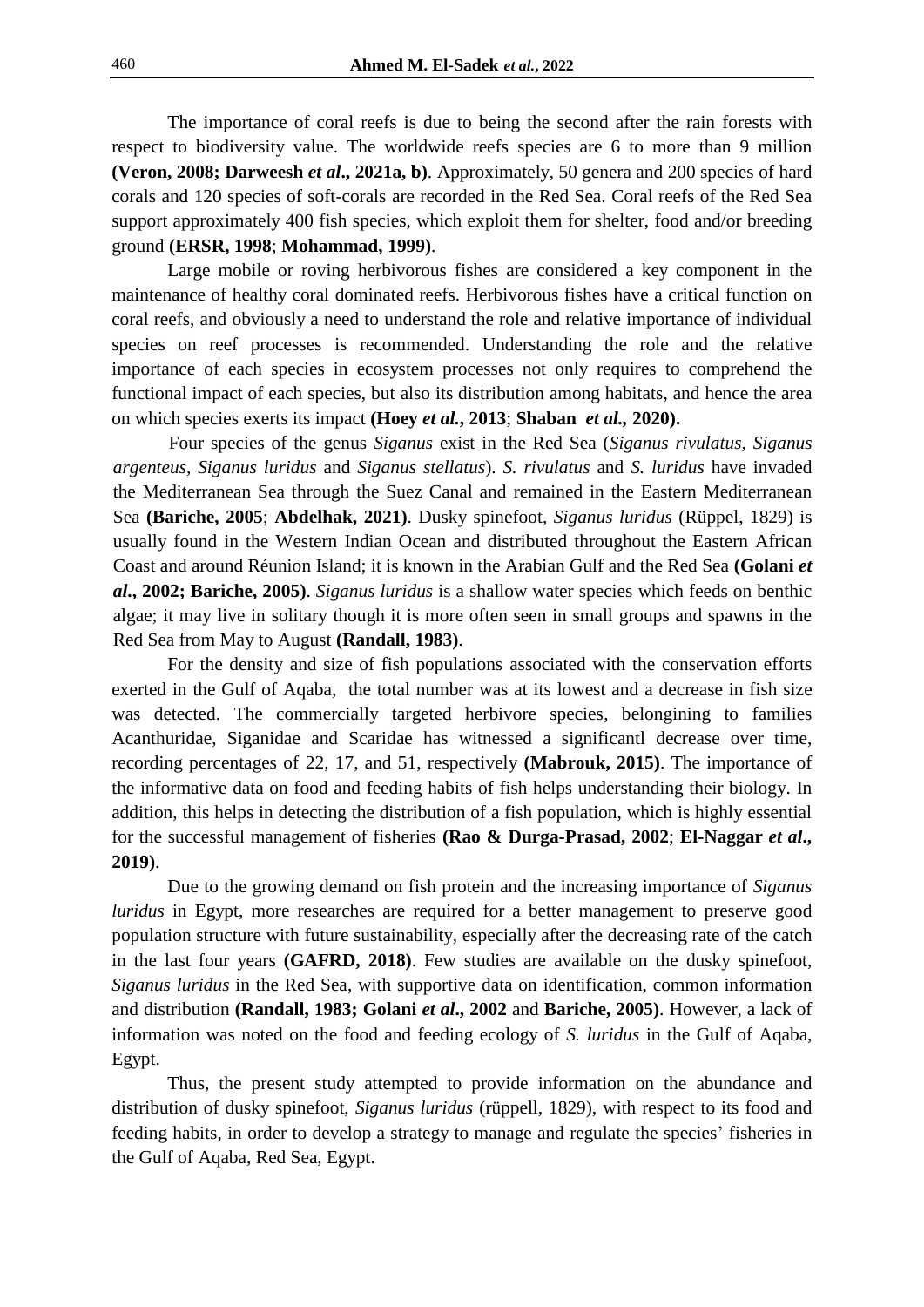#### **MATERIALS AND METHODS**

#### **1. Specimens collection**

A total of 649 specimens of dusky spinefoot, *Siganus luridus* (Fig. 1) formed the material of the present study. Fish specimens were monthly collected from different localities in the Gulf of Aqaba (Fig. 2) during the period from January to December 2018. Gill net was the main fishing method used to collect the fish specimens. Wherever possible, fish were examined fresh or preserved in 10% formalin solution and transported to the laboratory of Marine Biology, Zoology Department, Faculty of Science, Al-Azhar University, Nasr City, Cairo, Egypt for further examinations. In the laboratory, fish were identified according to the study of **Randall (1983)**; total and standard lengths were measured to the nearest millimeter and recorded. Fish were weighted to the nearest 0.1 gram, and then the following studies were carried out.



**Fig. 1.** Light photograph of rabbit fish, *Siganus luridus*, collected from Aqaba Gulf, Egypt during 2018



**Fig. 2.** A map of Aqaba Gulf showing the study area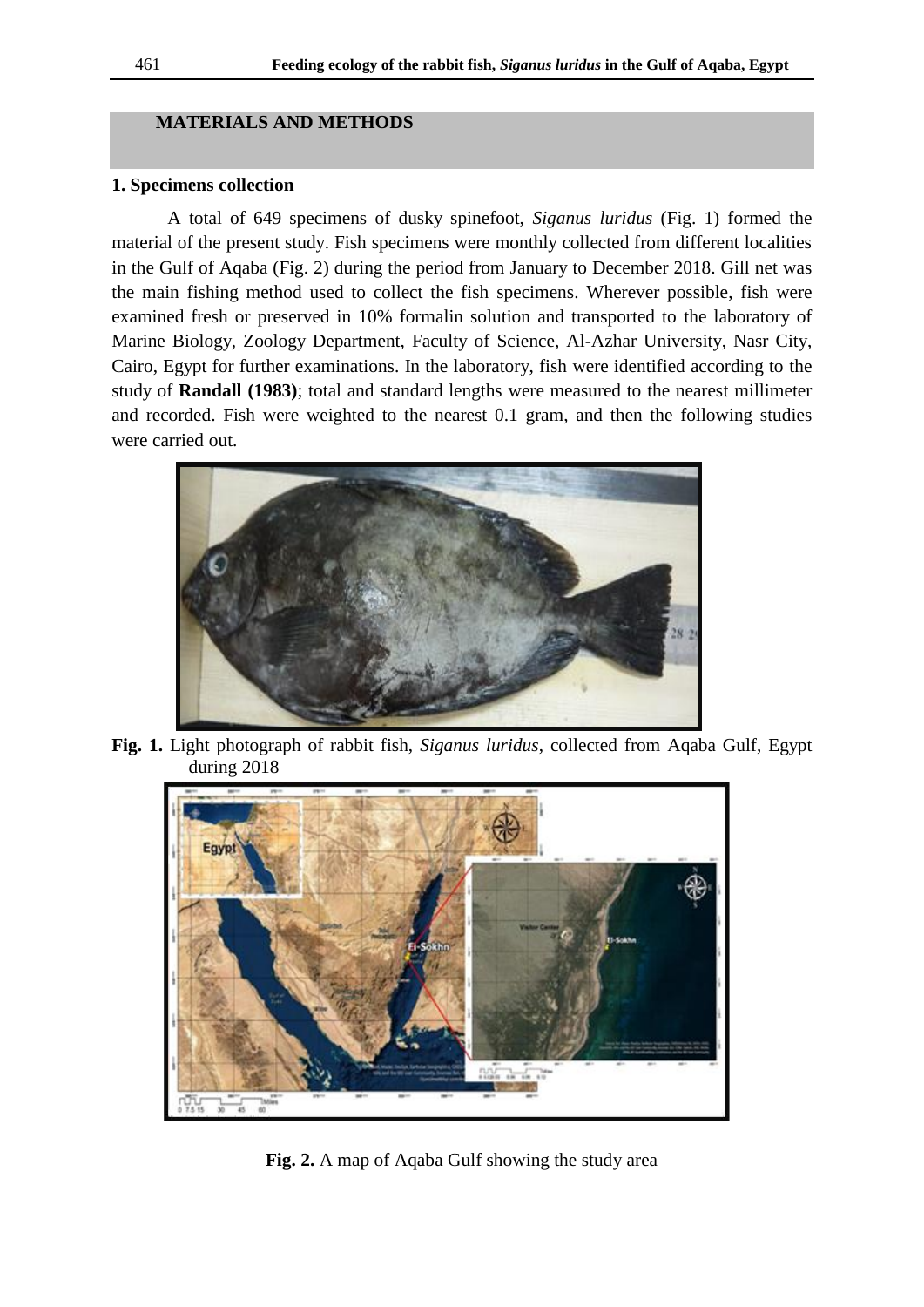#### **2. Food and feeding habits**

To study food and feeding habits, 649 specimens of dusky spinefoot, *Siganus luridus* (ranging from 12.30 – 28.70 cm in total length) were collected. After collection, the body cavity was opened to allow quick preservation. All the examined specimens were preserved in 10% formalin solution for further examination.

# **2.1. Feeding activity**

To study feeding intensity, all the examined stomachs were assessed. The assessment was based on the visual estimation of the distension of the stomachs and the relative amount of food found within. The examined stomachs were classified into five groups following to the following method of **Geevarghese (1976)**:

- 1- Heavy: The stomach was gorged with food and the wall was fully distended.
- 2- Good: The stomach was almost full and the distension of wall was quite evident.
- 3- Medium: The stomach was nearly half full and the wall was slightly distended.
- 4- Poor: The stomach contained little food, but the distension of the wall was not evident.
- 5- Empty: The stomach contained particularly nothing and the wall was evident.

The percentage occurrence of the five categories of the stomachs was calculated. The percentage occurrence of heavy, good and medium stomachs, which was truly reflective of well condition in each season was determined to assess the feeding activity.

# **2.2. Food composition**

To study food items of dusky spinefoot, *Siganus luridus*, the gravimetric method (%) was carried out. After dissection, each stomach was removed, washed with water, and opened while its contents were flushed into a Petri dish and examined under a low power binocular microscope. Food items were taxonomically identified as far as possible up to genera, and the fish consumed a wide range of plant food. Percentage occurrence of each category was estimated and graphically represented for food items.

# **3. Fish survey (Siganus luridus)**

In 2018, monthly surveys were conducted, covering the spawning season for the target species (*Siganus luridus*). Abundance and size structure of target species were recorded and estimated using underwater visual census (UVC) along eight replicates of 50 x 5m wide belt transects per reef zone each month. The size of the target fish was placed in three size categories (recruit =  $>7.5$  cm, juvenile =  $7.5 - 15.9$  cm, and adult = more than 16 cm of total length). UVC surveys were conducted at the same lunar phases each month; two days before and after new moon and at full moon. Data were collected thrice daily (morning at 9:00, midday at 13:00 and evening at 17:00) at each lunar phase. Sampling day was included as a factor to account for between-day variability in community composition.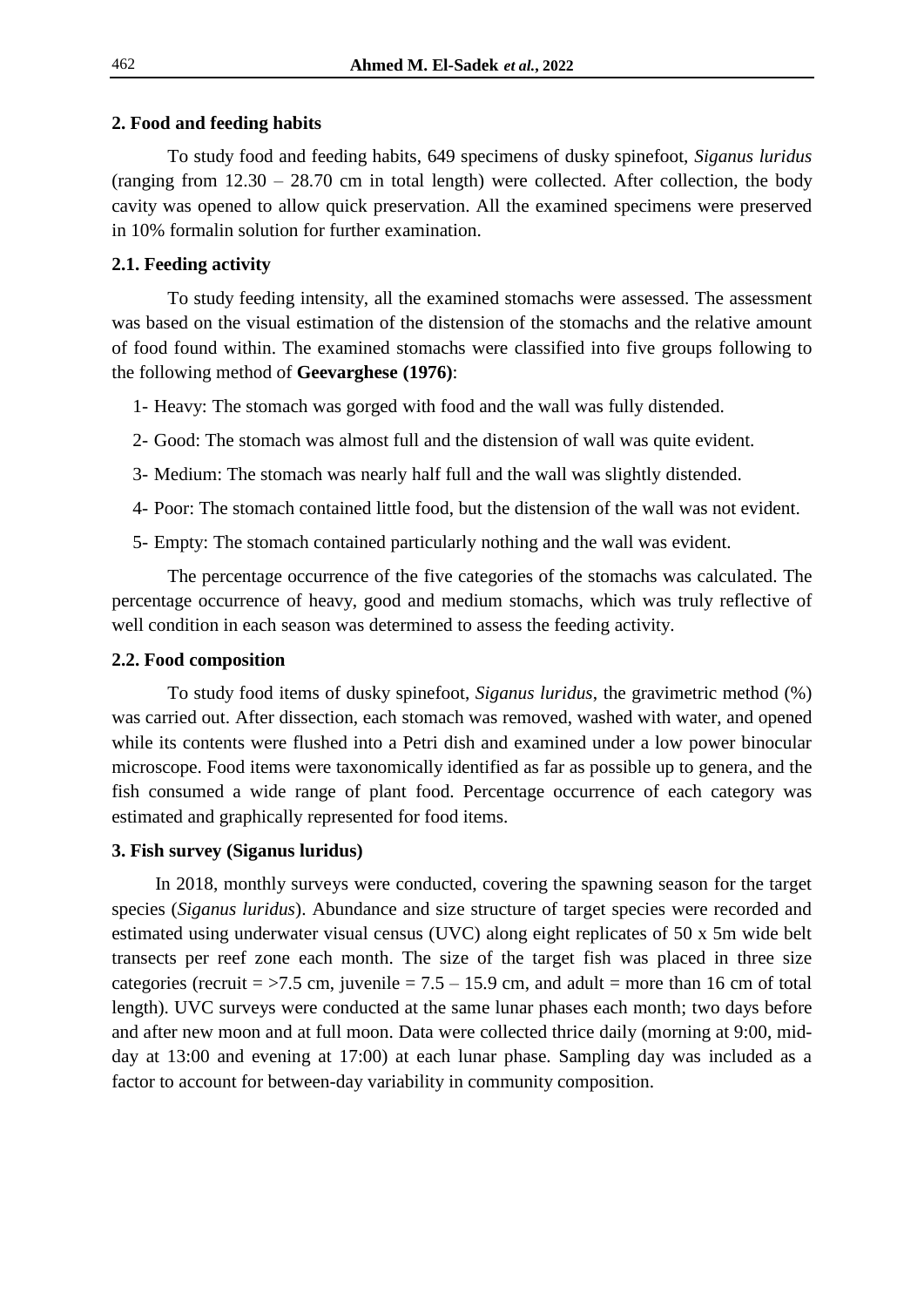#### **RESULTS**

#### **1. Food and feeding habits**

The percentage occurrence of heavy, good and medium stomachs which was truly reflective of well condition in each season was determined to assess the actively fed and the rest poorly fed (Tables 1, 2 & Figs. 3- 5).

## **1.1. Seasonal variations in the feeding intensity**

 Table (1) shows that the annual average value of the whole population of rabbit fish, *Siganus luridus*, with empty and poor stomachs constitutes 36.91% of the total fish examined. Such percentage varied considerably with season. The highest value of empty and poor stomachs was recorded during winter (54.93%). It decreases gradually during spring (50.44%), followed by summer (30.61%) and reached the lowest value during autumn (11.72%). The fish are moderately active fed. The annual average value of heavy, good and medium stomachs constitute 63.09% of the total stomachs examined. The lowest value of feeding activity was recorded during winter (45.07%). It increased gradually during spring (49.56%), followed by summer (69.39%) and reached the highest value during autumn (88.28%) (Table 1 & Fig. 3).

| <b>Feeding intensity</b> | <b>Seasons</b> |               |               |         | Annual       |
|--------------------------|----------------|---------------|---------------|---------|--------------|
|                          | Winter         | <b>Spring</b> | <b>Summer</b> | Autumn  | average      |
| <b>Empty stomachs</b>    | 14.83 %        | 9 %           | 12.70 %       | 5.41 %  | $\cdot$ .48% |
| <b>Poor stomachs</b>     | 40.10 %        | 41.44 %       | 17.91 %       | 6.31 %  | 26.43%       |
| Medium stomachs          | 31.90 %        | 27.50 %       | 41.04 %       | 43.24 % | 35.92%       |
| <b>Good stomachs</b>     | 11.53 %        | 16.70 %       | 19.4 %        | 34.23 % | 20.46%       |
| <b>Heavy stomachs</b>    | 1.64 %         | 5.40 %        | 9 %           | 10.81 % | 6.71%        |
| <b>Actively fed</b>      | 45.07%         | 49.56%        | 69.39%        | 88.28%  | 63.09%       |
| Non actively fed         | 54.93%         | 50.44%        | 30.61%        | 11.72%  | 36.91%       |
| <b>Total</b>             | 100%           | 100%          | 100%          | 100%    | 100%         |

**Table 1.** Seasonl variations in the feeding intensity of rabbit fish, *Siganus luridus* (12.30 – 28.70 cm), collected from Aqaba Gulf, Egypt during 2018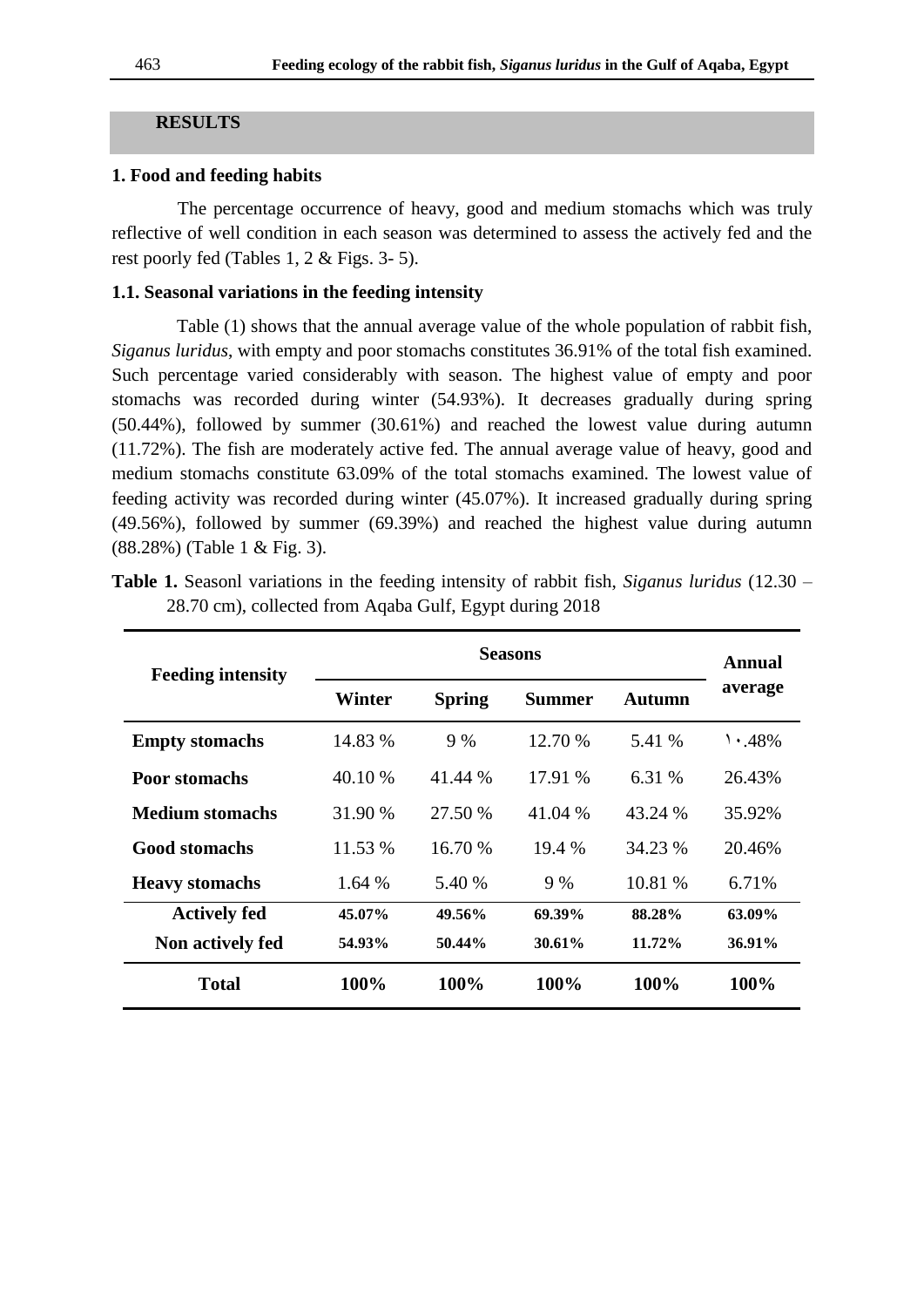

**Fig. 3.** Seasonl variations in the feeding intensity of rabbit fish, *Siganus luridus* (12.30 – 28.70 cm), collected from Aqaba Gulf, Egypt in 2018

# **1.2. Seasonal variations in feed items**

Results showed that *Siganus luridus* is essentially herbivorous consuming a wide range of plant feed. The major plant food detected in the stomachs of the fish under study was the algae, and the minor item was sea grasses.

In the whole population of the rabbit fish, *S. luridus*, algae (99.73%) were the most dominant and preferred food item. The values of algal food were peaked during all seasons, being 99.95, 99.55%, 99.81 and 99.63 for winter, spring, summer and autumn, respectively. Brown algae (87.73%) were the main algal food consumed. The values of brown algae were peaked during all seasons, recording 84.79%, 89.24%, 89.82% and 87.02% for winter, spring, summer and autumn, respectively. *Sargassum ilicifolium* (31.51%), *Padaina pavonica* (23.77%), *Cystoseira myrica* (20.97%), *Dictyota dichotoma* (7.88%) and *Lobophora variegate* (0.33%) were the main components of brown algae consumed by the fish (Table 2) & Figs. 4, 5).

The highest value of *S. ilicifolium* was recorded during spring (37.21%), and the minimum occurred during autumn (33.78%). The values of *P. pavonica* peaked during winter (34.81%) and summer (29.57%) and declined during spring (17.50%) and autumn (13.20%). The lowest value of *C. myrica* was recorded during winter (15.55%). It increased gradually during spring (17.51%), followed by summer (17.65%) and reached its highest value (33.15%) during autumn. The highest value of *D. dichotoma* was recorded during spring (11.90%), and the lowest (4.52%) occurred during autumn. *L. variegate* was recorded in the stomach in a negligible amount of food during winter (0.62%), spring (0.54%) and autumn (0.15%). It was entirely absent during summer. Un-identified algae (3.27) were sporadically consumed in little amounts, with percentages of 3.53, 4.58, 2.75 and 2.22 for winter, spring, summer and autumn, respectively (Table 2 & Figs. 4, 5).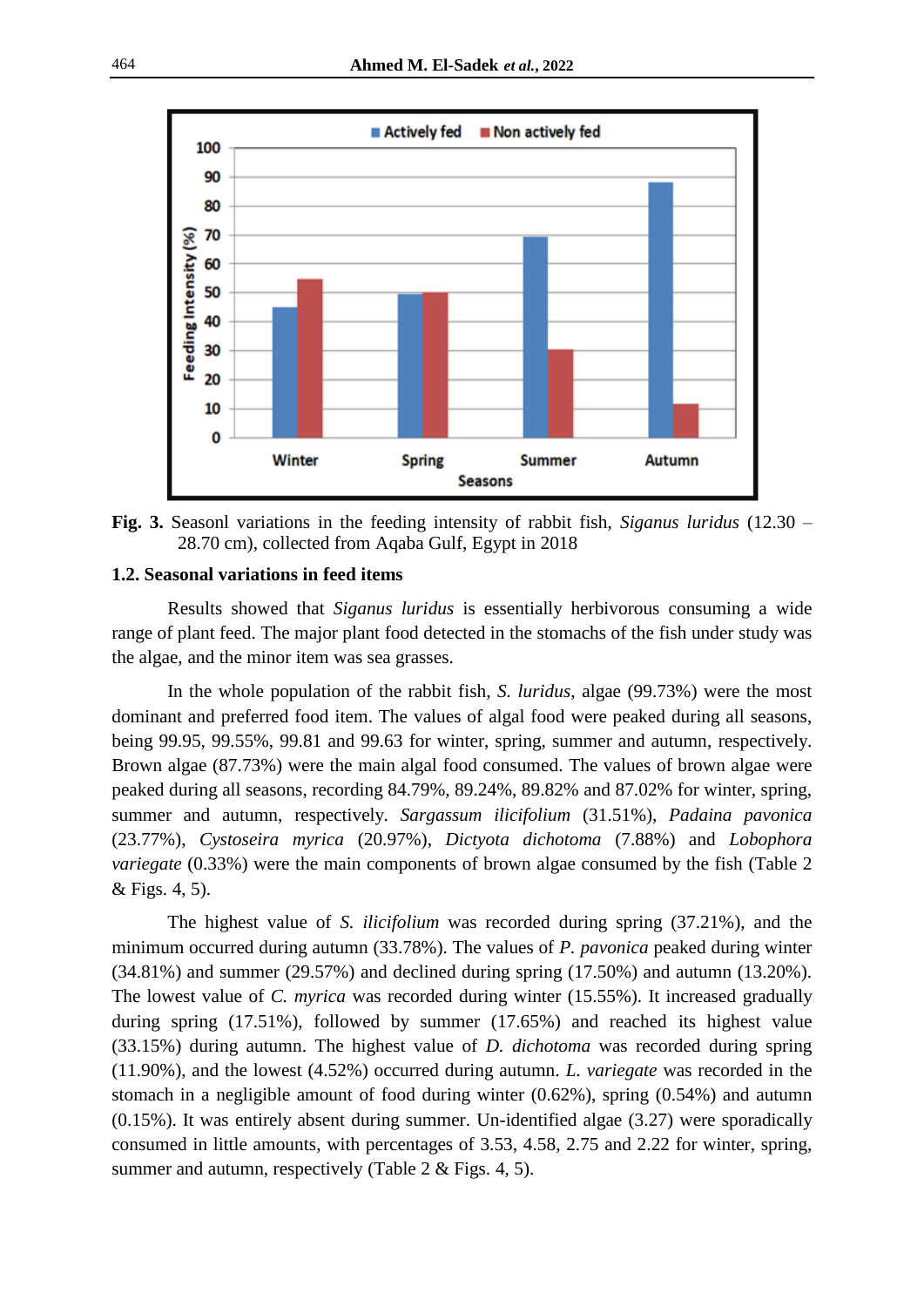Turf algae (8.31%) were the second important algal consumed by the studied fish. The maximum value of turf algae (9.64%) was recorded during winter. It decreased gradually during spring (8.35%), followed by summer (7.62%) and reached its minimum value during autumn (7.75%). Red algae (3.69%) were the minor algal food consumed by the fish. The lowest value of red algae (1.96%) was recorded during spring. It increased gradually during summer (2.37%), followed by autumn (4.862%) and reached its highest value during winter (5.52%). *Lorancia obtuse* (3.21%) and *Hypnea esperi* (0.48%) formed the components of red algae. The lowest value of *Lorancia obtuse* (1.51%) was recorded during spring. It increased gradually during summer (2.03%), followed by autumn (4.60%) and reached its highest value during winter (4.73%). *Hypnea esperi* was sporadically eaten by the studied fish in negligable amounts, being 0.79%, 0.45%, 0.34% and 0.26% for winter, spring, summer and autumn, respectively (Table 2 & Figs. 4, 5).

Sea grass (0.04%) was sporadically consumed by the fish in negligible amounts of food, being 0.08% in spring and autumn. It was entirely absent during winter and summer. Rubble (0.23%) was found in the stomach in low percentages, with 0.05%, 0.37%, 0.19% and 0.29% in winter, spring, summer and autumn, respectively (Table 2 & Figs. 4, 5).

| <b>Food item</b>      | <b>Seasons</b> |               |               |               | <b>Annual</b> |
|-----------------------|----------------|---------------|---------------|---------------|---------------|
|                       | Winter         | <b>Spring</b> | <b>Summer</b> | <b>Autumn</b> | Average       |
| 1. Algae              | 99.95          | 99.55         | 99.81         | 99.63         | 99.73         |
| 1.1. Brown algae      | 84.79          | 89.24         | 89.82         | 87.02         | 87.73         |
| Sargassum ilicifolium | 20.80          | 37.21         | 34.24         | 33.78         | 31.51         |
| Padaina pavonica      | 34.81          | 17.50         | 29.57         | 13.20         | 23.77         |
| Cystoseira myrica     | 15.55          | 17.51         | 17.65         | 33.15         | 20.97         |
| Dictyota dichotoma    | 9.48           | 11.90         | 5.61          | 4.52          | 7.88          |
| Lobophora variegata   | 0.62           | 0.54          | 0.00          | 0.15          | 0.33          |
| Un-identified algae   | 3.53           | 4.58          | 2.75          | 2.22          | 3.27          |
| 1.2. Turf algae       | 9.64           | 8.35          | 7.62          | 7.75          | 8.31          |
| 1.3. Red algae        | 5.52           | 1.96          | 2.37          | 4.86          | 3.69          |
| Lorancia obtuse       | 4.73           | 1.51          | 2.03          | 4.60          | 3.21          |
| Hypnea esperi         | 0.79           | 0.45          | 0.34          | 0.26          | 0.48          |
| 2. Sea grass          | 0.00           | 0.08          | 0.00          | 0.08          | 0.04          |
| 3. Rubble             | 0.05           | 0.37          | 0.19          | 0.29          | 0.23          |
| <b>Total</b>          | 100            | 100           | <b>100</b>    | <b>100</b>    | <b>100</b>    |

**Table 2.** Gravimetric method (%) of various categories of food items of rabbit fish, *Siganus luridus* (12.30 – 28.70 cm), collected from the Gulf of Aqaba, Egypt during 2018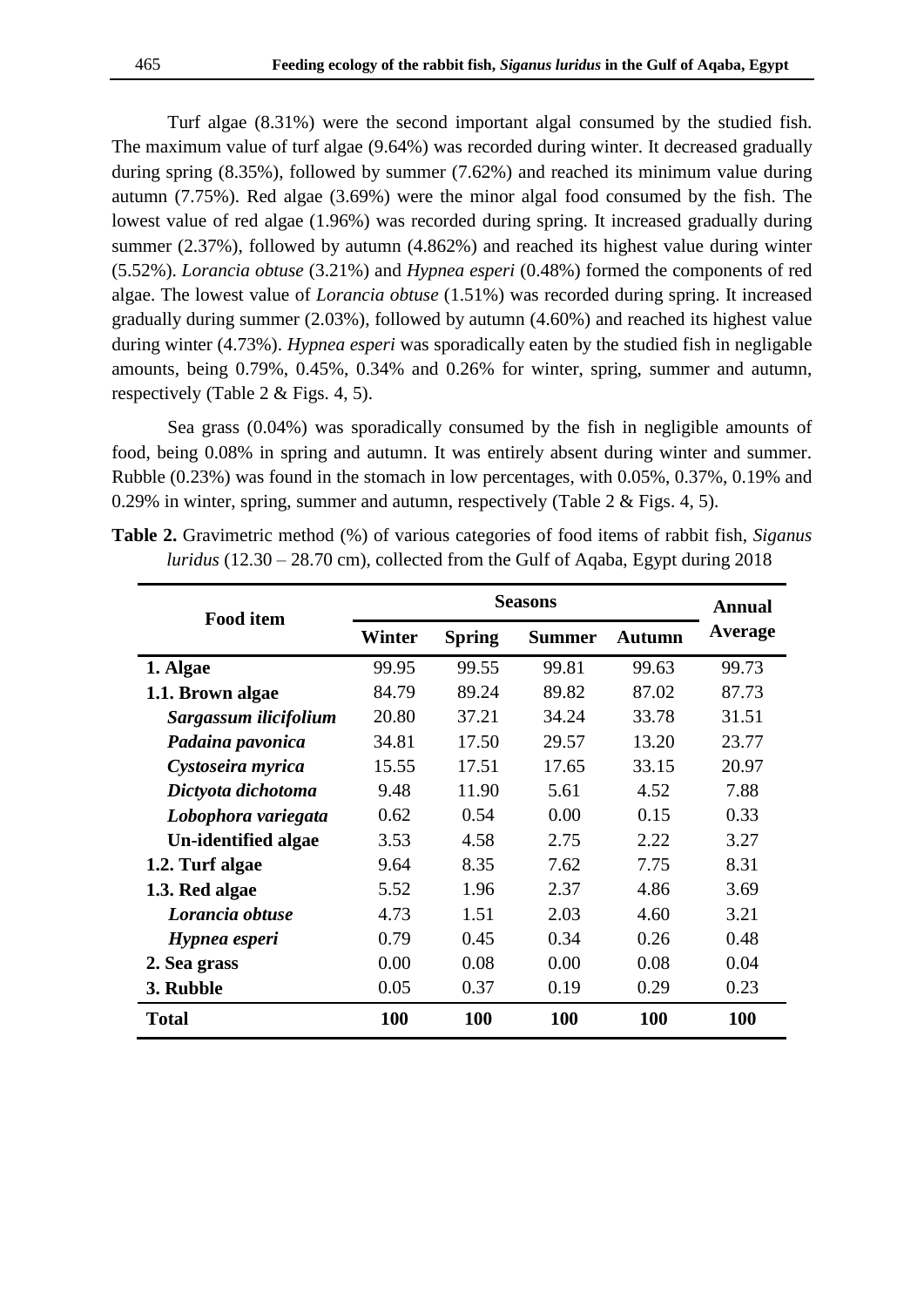

**Fig. 4.** Gravimetric method (%) of various categories of food items of rabbit fish, *Siganus luridus*, collected from Gulf of Aqaba, Egypt during 2018



**Fig. 5.** Seasonal variations (%) of various categories of food items of rabbit fish, *Siganus luridus*, collected from the Gulf of Aqaba, Egypt during 2018

# **2. Abundance (%) of rabbit fish,** *Siganus luridus*

Table (3) showss that the highest abundance of *S. luridus* (ind./250m<sup>2</sup>) in reef flat (algal habitat) was recorded during July, August, September, October and November; being 5.61±4.53, 5.38±4.35, 7.33±6.14, 6.72±5.59 and 3.5±2.91 respectively. While the lowest abundance extended from December to June with its value ranged between 1.36±1.14 during December to 2.58±2.17 during February (**Fig. 6**).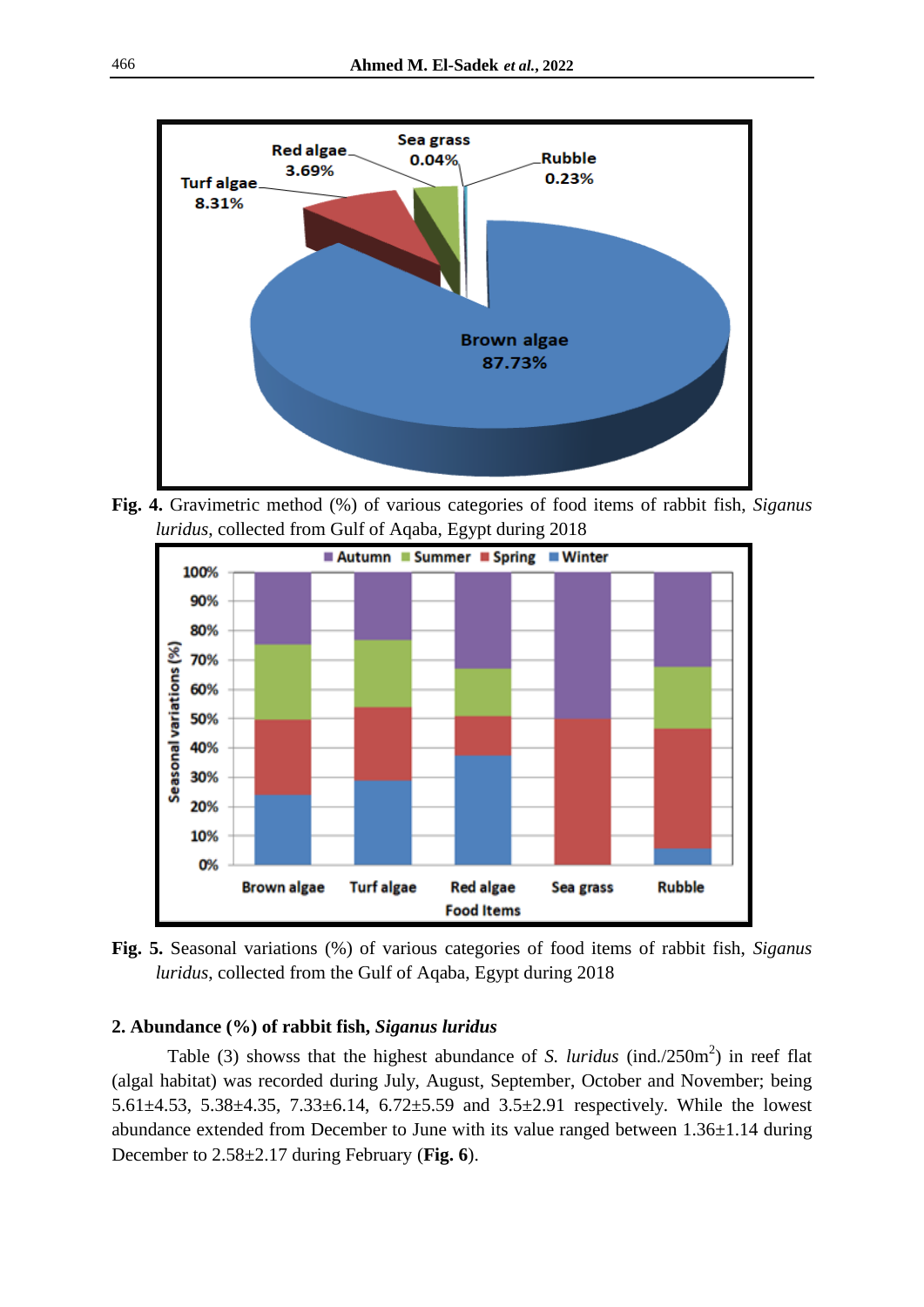On the other hand, the highest abundance of *S. luridus* (ind./250 $m<sup>2</sup>$ ) in reef slope (coral reef habitat) was recorded during February  $(9.64 \pm 6.33)$ , March  $(12.28 \pm 7.3)$ , April  $(32.93\pm51.14)$ , May  $(72.90\pm97.45)$ , June  $(27.94\pm32.87)$ , July  $(12.31\pm6.26)$ , August (11.82±10.25) and the lowest abundance occurred in remnant months **(Table, 3** and **Fig. 6**).

**Table (3):** Monthly variations in the abundance of rabbit fish, *Siganus luridus* (ind./250m<sup>2</sup>), counted at El-Sokhn from Gulf of Aqaba, Egypt, during the year, 2018.

|                  | <b>Habitats</b>                    |                   |  |  |  |
|------------------|------------------------------------|-------------------|--|--|--|
| <b>Months</b>    | <b>Reef flat</b>                   | <b>Reef slope</b> |  |  |  |
| <b>January</b>   | $1.56 \pm 1.33$                    | $4.54 \pm 2.60$   |  |  |  |
| <b>February</b>  | $2.58 \pm 2.17$                    | $9.64 \pm 6.33$   |  |  |  |
| <b>March</b>     | $2.53 \pm 2.19$                    | $12.28 \pm 7.3$   |  |  |  |
| April            | $1.69 \pm 2.2$                     | $32.93 \pm 51.14$ |  |  |  |
| <b>May</b>       | $2.24 \pm 3.13$                    | 72.90±97.45       |  |  |  |
| June             | $2.36 \pm 2.4$                     | $27.94 \pm 32.87$ |  |  |  |
| July             | $5.61 \pm 4.53$                    | $12.31 \pm 6.26$  |  |  |  |
| <b>August</b>    | $5.38 \pm 4.35$                    | $11.82 \pm 10.25$ |  |  |  |
| <b>September</b> | $7.33 \pm 6.14$                    | $4.53 \pm 1.8$    |  |  |  |
| October          | $6.72 \pm 5.59$                    | $4.19 \pm 1.56$   |  |  |  |
| <b>November</b>  | $3.5 \pm 2.91$                     | $3.53 \pm 1.65$   |  |  |  |
| <b>December</b>  | $1.36 \pm 1.14$<br>$2.75 \pm 1.52$ |                   |  |  |  |



Fig. (6): Monthly variations in the abundance of rabbit fish, *Siganus luridus* (ind./250 m<sup>2</sup>), counted at El-Sokhn from Gulf of Aqaba, Egypt, during the year, 2018.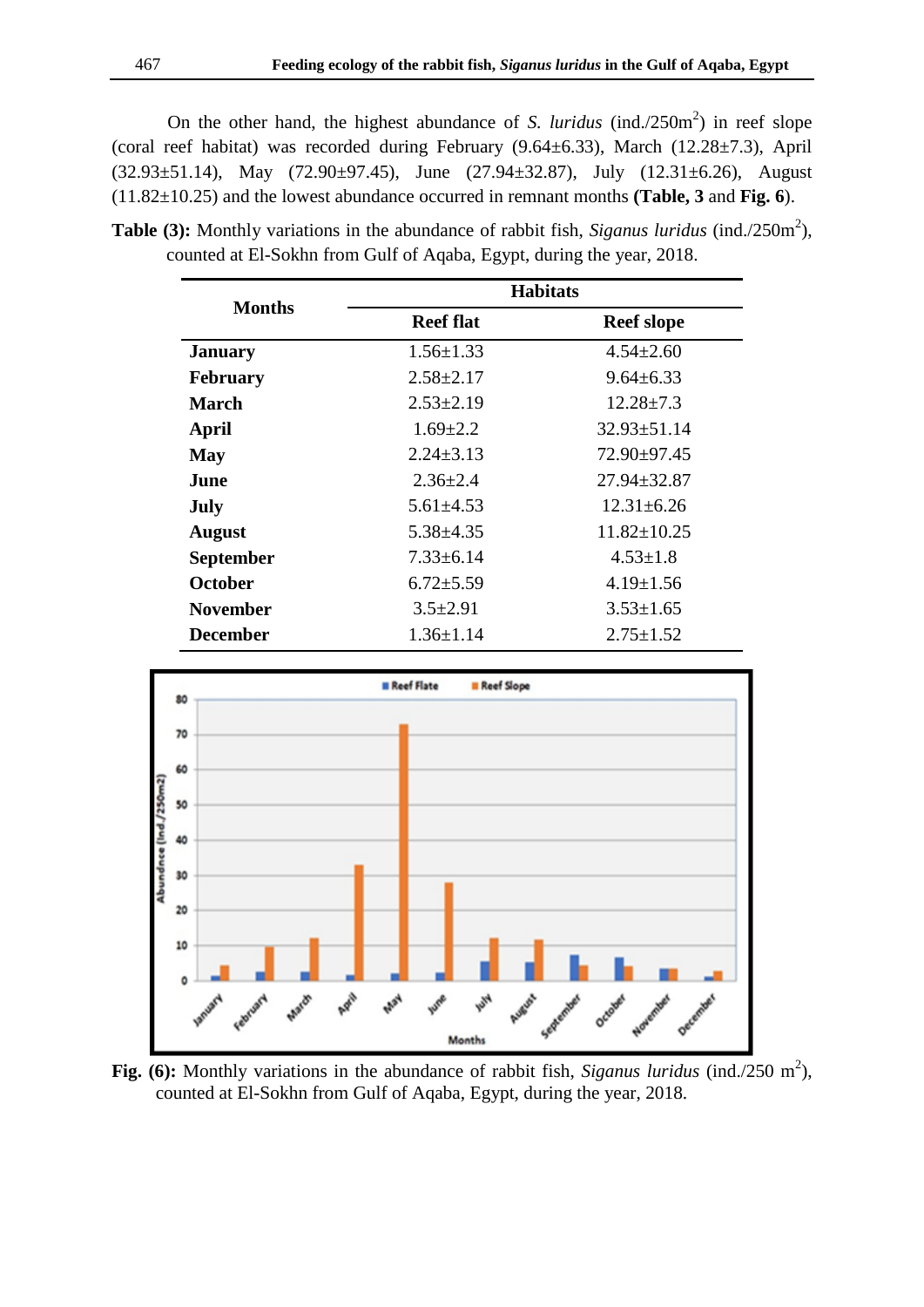## **DISCUSSION**

The quality and quantity of food are among the most important exogenous factors affect directly on growth and indirectly on maturation and mortality of fish, thus being ultimately related to fitness **(Wootton, 1990).**

Survival growth, migration, reproduction and other biological activities of the fish have depended mainly on the incoming energy, so they were influenced by both the feeding habits of the fish and the ingested food items as well **(Wootton, 1990** and **Shehata, 1994).** In the field of fisheries, dietary habits have been essential for putting future management plans, conservation strategies and predicting population trends for fish species in their habitats (**Abdelhak, 2021).** 

In the present study, the feeding intensity of dusky spinefoot, *Siganus luridus* indicated that the fishes changed their feeding activity with the changes of seasons. The lowest value of feeding activity was recorded during winter (45.07%). It increases gradually during spring (49.56%), followed by summer (69.39%) and reached to the highest value occurred during autumn (88.28%). In contrast, **Shakman** *et al.* **(2009)** showed that *S. luridus*  in Libya coast displays more or less the same feeding intensity during all seasons. The differences in feeding intensity between sites may be due to fish needed energy in different habitats or related to the condition of sampling since the fish might be regurgitating or ingesting food by the time it was captured **(Pillay, 1952).** 

The lowest rate of feeding activity of *S. luridus* occurred during winter might be due to the effect of turbidity produced by rainfall, low water temperature and limited of food in nature. The fish species appeared to be diurnal feeders. Similar observations were recorded on another species by **Shehata (1994), Shehata & Zaki (1994), Allam (1995), Argyris (2005)** and **Khalaf-Allah (2001& 2013).**

The highest rate of feeding activity of *S. luridus* occurred during autumn might be due to the fish needed more energy after the finish of spawning season (spring – summer) or as a reflex of recovery strategy from energy consumed in gonad maturation. In addition to **(Dart, 1972)** concluded that the herbivore fish opening up of space on the substratum by grazing of the algae is necessary to facilitate colonization by corals.

The diversity in feeding habits in fish is the result of evolution leading to structural adaptations for getting food from the equally great diversity of situations that have evolved in the environment **(Bone & Moore, 2008)**. In the present study, eye size in *S. luridus* is large, blunt and elongated snouts, the mouth is terminal in position and jaws are not protrusible adapted for grazing the algae from the hard bottom. **Hixon (2001)** noticed that welldeveloped eyes are found in most fish that are diurnal feeders.

In the present study, analysis of the stomach contents of *S. luridus* revealed that the fish is mainly herbivorous; brown algae, turf algae, red algae and seagrass were the main food items consumed by this fish. Similar findings were detected in the Red Sea where their original habitat **(Lundberg & Lipkin, 1979** and **Lundberg, 1981),** in the eastern Mediterranean **(Dowidar** *et al.***, 1992; Lundberg & Golani, 1993 & 1995** and **Hamza** *et al.***,**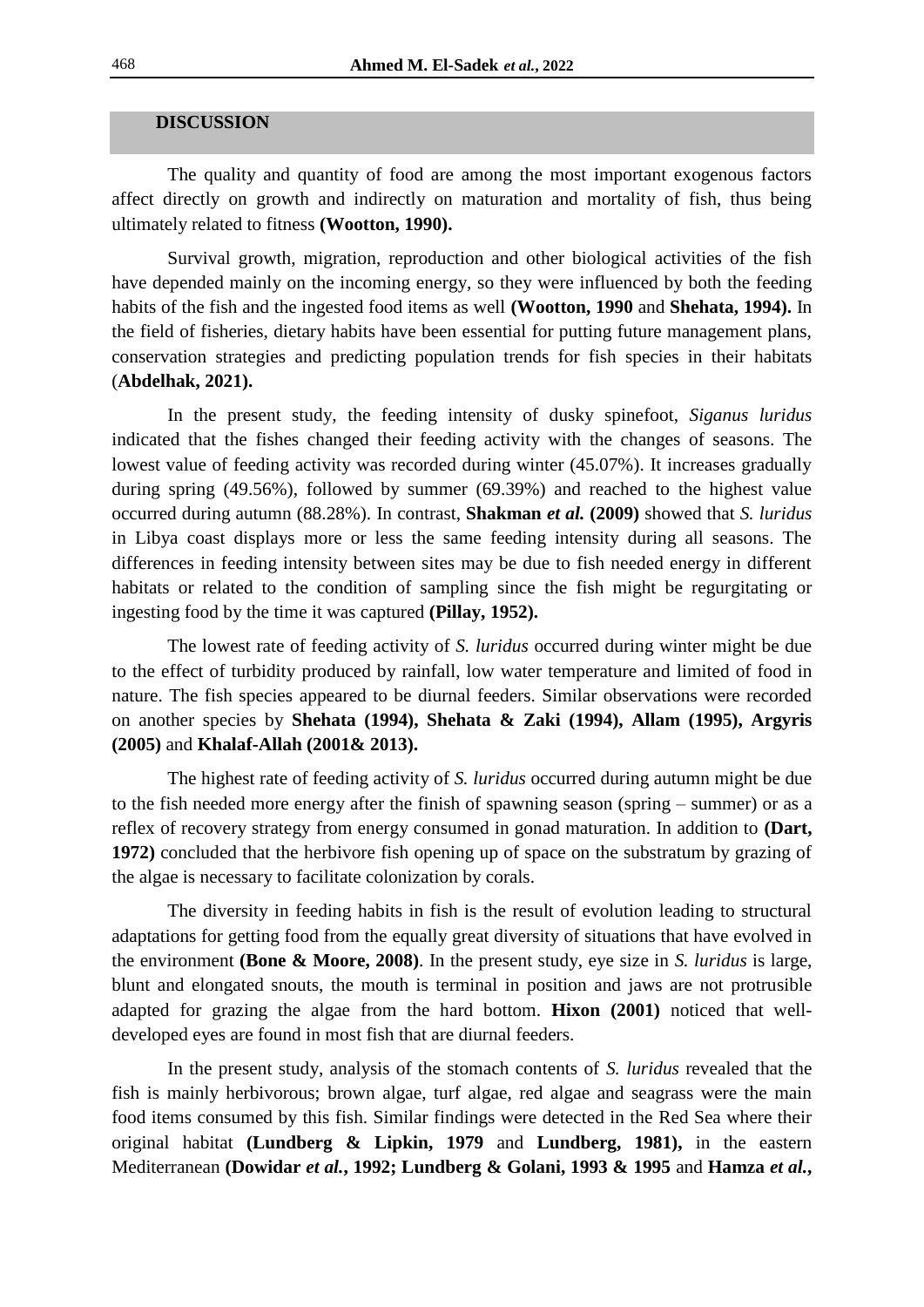**2000),** in the western Mediterranean **(Shakman, 2008)** as well as comparative studies have also been conducted between their diet in the native populations in the Red Sea and the populations in the Mediterranean **(Lundberg & Golani 1995; Bariche, 2006** and **Shakman**  *et al.***, 2009).** 

In the present study, brown algae (87.73%) were the main algal food consumed by *S. luridus*. The values of brown algae were peaked during all seasons, being 84.79%, 89.24%, 89.82% and 87.02% for winter, spring, summer and autumn respectively. This means that brown algae were the prefeared food item consumed by *S. luridus*. Similar observations were detected by **Shakman (2008)** and **Shakman** *et al.* **(2009).** They mentioned that *S. luridus* a stronger affinity for brown algae. Therefore, since red and brown algae have been shown to have considerably different carbohydrate compositions **(Stiger-Pouvreau** *et al***., 2016).**

In the present study, *Sargassum ilicifolium* (31.51%), *Padaina pavonica* (23.77%), *Cystoseira myrica* (20.97%), *Dictyota dichotoma* (7.88%) and *Lobophora variegate* (0.33%) were the main component of brown algae consumed by the fish. These results were matching with availability of brown algae in nature. **Ateweberhan (2004)** mentioned that the typical large canopy species in reef lagoons are the fleshy brown algal genera *Sargassum* and *Turbinaria* (Fucales). Other browns that are common and sometimes dominant are the foliose genera *Dictyota* and *Padina* (Dictyotales).

In the present study, *S. luridus* eat whatever is available during the unfavourable season, such as *Sargassum* and *Padina.* It is common in nature that animals feed on species when abundant and ignore them when scarce; a behaviour termed "switching" **(Shakman, 2008).**

In the present study, Seagrass is sporadically consumed (0.04%) and eaten by the fish in negligible amount of food, being 0.08% in spring and autumn. It was entirely absent during winter and summer. In contrast, **Shakman (2008)** showed that the food of *S. luridus* in Libya coast contain seagrass as a part of the diet in all seasons. The differences in quantity of seagrass in the component of food in different habitat may be due to the availability of algae (essential food) in nature. Although the traces of sediments which recorded in the diet of *S. luridus* where it as substrate for algae, but no item of food.

Stomach contents reflect the relative density of food items in different seasons and the ability of the fish to make use of the available food according to their need. Similar observations were observed on another species by many authors **(De Bruin** *et al***., 1995; Abdel-Hakim** *et al***., 1997; Khalaf-Allah, 2001; Argyris, 2005 and Oliveira** *et al.***, 2007).**

The importance of the knowledge of food and feeding habits, of fish in understanding their biology have been well established. This helps in finding the distribution of a fish population, which is highly essential for successful management of fisheries **(Rao & Durga-Prasad, 2002** and **El-Naggar** *et al***., 2019).** The distribution patterns of species and subspecies of organisms have been determined by three kinds of factors: historical episodes, dispersal abilities and niche requirements **(Woodland, 1999** and **Mona** *et al***., 2019).**

In the present study, the highest abundance of *S. luridus* in algal habitat was recorded during July, August, September, October and November, while the lowest abundance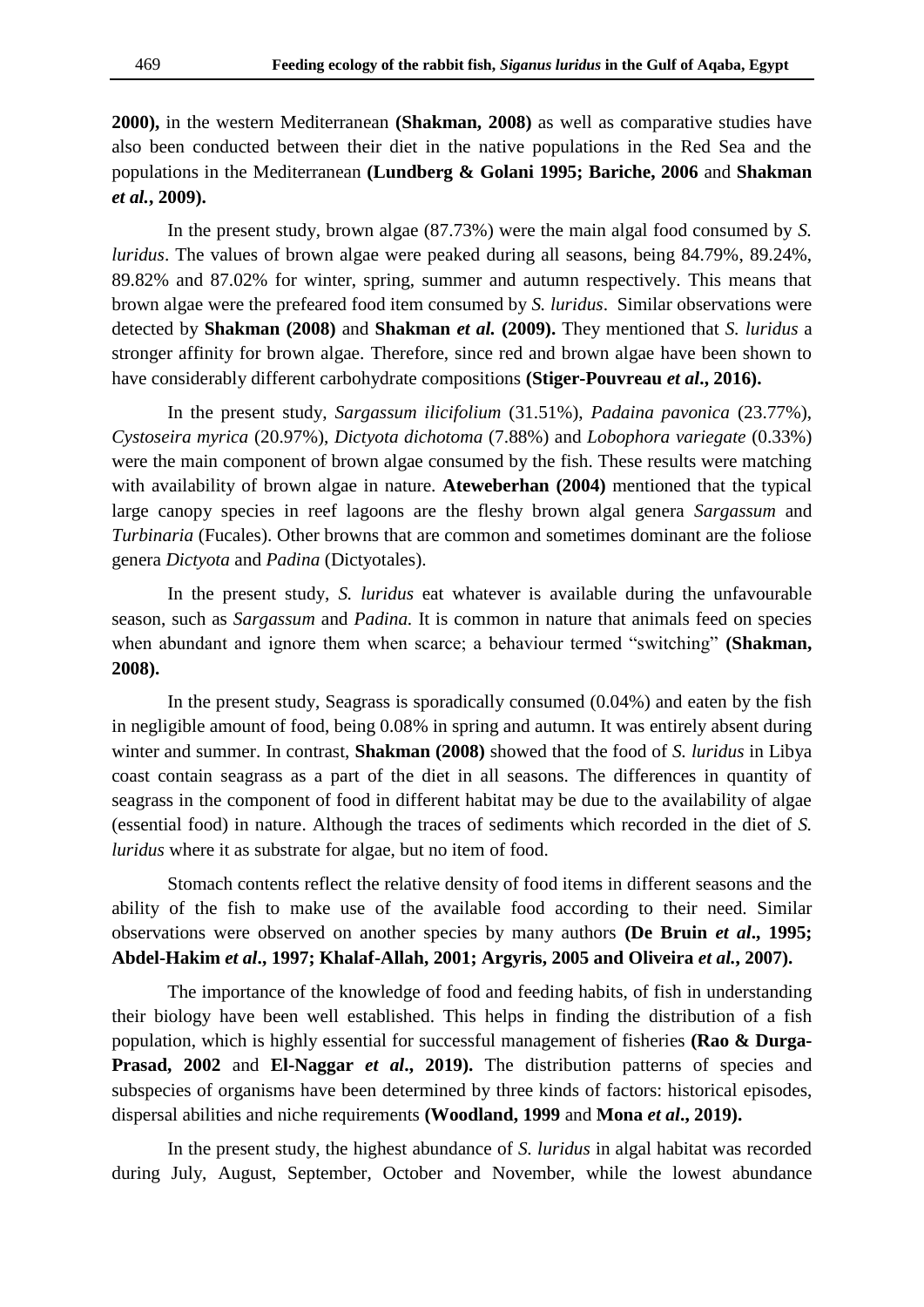occurred during December, January and February. It was concluded that the highest abundance of fish depends on algal habitat with finish of spawning season which synochronization with highest feeding activity. **Shakman (2008)** concluded that *S. luridus* at Libyan coast was found in one specific vegetation habitat (rocks with algae) by percent of 87.74%. On the other hand, the highest abundance of *S. luridus* in coral reef habitat was recorded during spring and summer. It may be due to spawning period of the fish, because this fish uses the coral reef as nursery ground.

In the present study was greatest in areas of moderate macroalgae density. The reasons for declines in rabbitfish abundance in denser macroalgae beds are unclear, but may be related to higherpredation risk associated with these areas. High complexity areas provide ample refugia but may also serve to effectively conceal predators. Indeed, some studies have reported positive relationships between macroalgal density and the abundance of predominantly ambush predators **(Wilson** *et al***. 2014)**, which are more effective in densely vegetated habitats than transient predators reliant on visual acuity **(Horinouchi** *et al***. 2009)**.

# **CONCLUSION**

The highest abundance of *S. luridus* depends on algal habitat in autumn with finish of spawning season which synchronization with highest feeding activity. On the other hand, the highest abundance of the fish in coral reef habitat was recorded during spring and summer synchronization with spawning period of the fish, because this fish uses the coral reef as nursery ground. Besides opening up of space on the substratum by grazing of the algae is necessary to facilitate colonization by corals. Although denser and longer macroalgae habitats likely provide greater shelter and food resources, the abundance of newly settled sigmoids in this study was greater in areas of medium density of macroalgae. The reasons for the decrease in the abundance of rabbit fish in macroalgae beds are unclear, but may be related to the higher predation risk associated with the study area. Highly complex areas provide ample sanctuaries but may also effectively conceal predators in dense vegetation habitats from transient predators dependent on visual acuity. Therefore, further study is needed to fill some empirical gaps in our understanding of rabbitfish ecology.

## **REFERENCES**

- **Abdelhak, E. M. H. (2021).** Biological and fisheries studies on Lessepsian migrant fish of family Siganidae. Ph.D. Thesis, Marine Science Department, Faculty of Science, Port Said University, 209pp.
- **Abdel-Hakim, N. F.; Azab, A. M.** and **Moustafa, A. T. (1997).** Fisheries status in Bardawil Lagoon, North Sinai, Egypt. Egypt J. Aquat. Biol. & Fish., **1** (2): 309 – 323.
- **Allam, S. M. (1995).** Feeding habits of soles, *Solea vulgaris*, *Solea aegyptiaca*, *Solea impar*  and *Solea kleini* from Abu–Qir Bay, Southeastern Mediterranean Sea, Egypt. Bull. Nat. Inst. Ocean. & Fish. ARE, **21** (2): 477 – 500.
- **Argyris, K. (2005).** Age, growth, mortality, reproduction and feeding habits of the striped sea bream, *Lithognathus mormyrus* (Pisces: Sparidae), in the coastal waters of the Thracian Sea, Greece. Scientia Marina., **69**(3): 391- 404.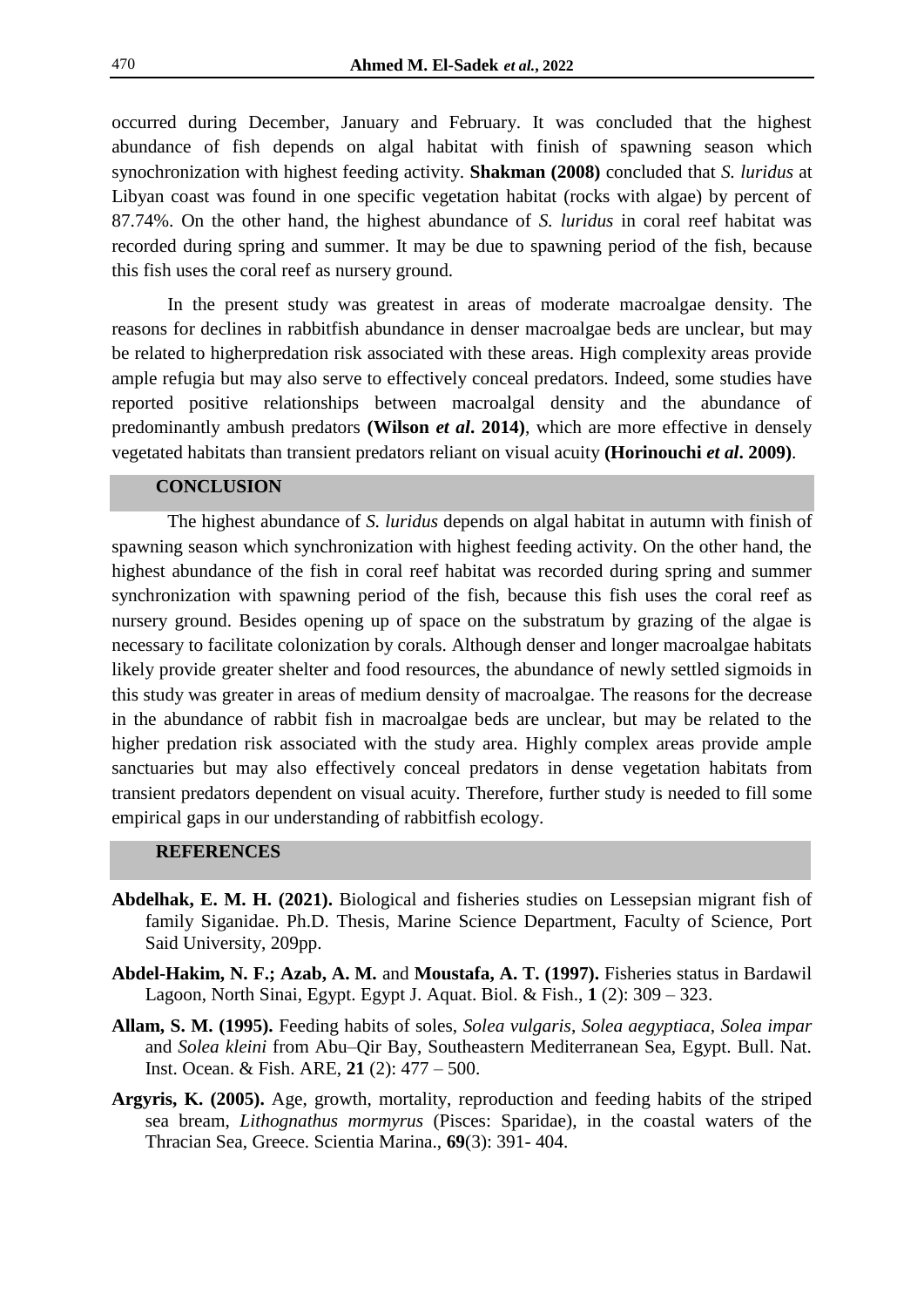- **Ateweberhan, M. (2004).** Seasonal dynamics of coral reef algae in the southern Red Sea*.*  PhD Thesis, University of Groningen.
- **Bariche, M. (2005).** Age and growth of Lessepsian rabbit fish from the eastern Mediterranean., J. App. Ichthyol., **21**: 141-145.
- **Bariche, M. (2006).** Diet of the Lessepsian fishes, *Siganus rivulatus* and *S. luridus* (Siganidae) in the eastern Mediterranean: A bibliographic analysis. Cybium, **30**: 41- 49.
- **Bone, Q.** and **Moore, R.H. (2008).** Biology of Fishes, 3<sup>rd</sup> edition. Taylor & Francis Group, UK, 478pp**.**
- **Dart, J. K. G. (1972).** Echinoides, algal lawn and coral recolonization. Nature, London, **239**: 50 - 51.
- **Darweesh, K. F.; Hellal, A. M.; Saber, S. A.; EL-Naggar, H. A.** and **EL-Kafrawy S. B. (2021a).** Impact of tourism and fishing on the coral reef health along the west coast of the Gulf of Aqaba, Red Sea, Egypt. Egyptian Journal of Aquatic Biology & Fisheries, **25**(4): 785 – 805.
- **Darweesh, K. F.; Hellal, A. M.; Saber, S. A.; EL-Kafrawy S. B.** and **EL-Naggar, H. A. (2021b).** Three decades of remote sensing habitat mapping, along the Egyptian Coast of Aqaba Gulf, Red Sea. Egyptian Journal of Aquatic Biology & Fisheries, **25**(6): 467-487.
- **De Buruin, G.H.P.; Russell, B.C.** and **Bogusch, A. (1995).** FAO species identification field guide for fishery purposes the marine fishery resources. FAO (eds.). Rome. Italy. 400pp.
- **Dowidar, N.M.; Abdelazziz, S.H.; Soliman, A.M.** and **Mohamed, N.I. (1992).** Food and feeding of the rabbit fish, *Siganus rivulatus* (Forsk.) in the southeastern Mediterranean. Rapp. Comm. Int. Mer Médit., **33**: 293.
- **El-Naggar, H. A.; Khalaf Allah, H. M. M.; Masood, M. F.; Shaban, W. M.** and **Bashar M. A. E. (2019).** Food and feeding habits of some Nile River fish and their relationship to the availability of natural food resources. Egyptian Journal of Aquatic Research, **45**(3): 273–280.
- **El-Naggar, H. A.; Salem, E.-S. S.; El-Kafrawy, S. B.; Bashar, M. A.; Shaban, W. M.; El-Gayar, E. E.; Ahmed, H. O.; Ashour, M.** and **Abou-Mahmoud, M. E. (2022).** An integrated field data and remote sensing approach for impact assessment of human activities on epifauna macrobenthos biodiversity along the western coast of Aqaba Gulf. Ecohydrology, e2400.
- **ERSR (Egypt Red Sea Coastal and Marine Resource Management Project) (1998).** Red Sea coastal and marine protected area strategy Egyptian Red Sea coastal marine resource management project funded by the Global environment facility/World Bank Red Sea Governorate, ARE, Report, (Part 2), pp.1-5.
- **GAFRD (General Authority for Fish Resources & Development) (2018).** Fishery statistics year book 2016, General Authority for Fish Resources Development. Ministry of Agriculture and Land Reclamation, Cairo, Egypt.
- **Geevarghese, C. (1976).** Studies on some aspects of the biology of *Glossogobius giuris* with a taxonomic note on six goboid fishes occurring in and around Trivandrum. M. Phil. Dissertation, Univ. Kerala, 90pp.
- **Golani, D.; Orsi-Relini, L.; Massutí, E.** and **Quignard, J.P. (2002).** CIESM Atlas of Exotic Species in the Mediterranean, Fishes*.* Briand, F. (ed.). CIESM Publishers, Monaco., 1, Pp: 256.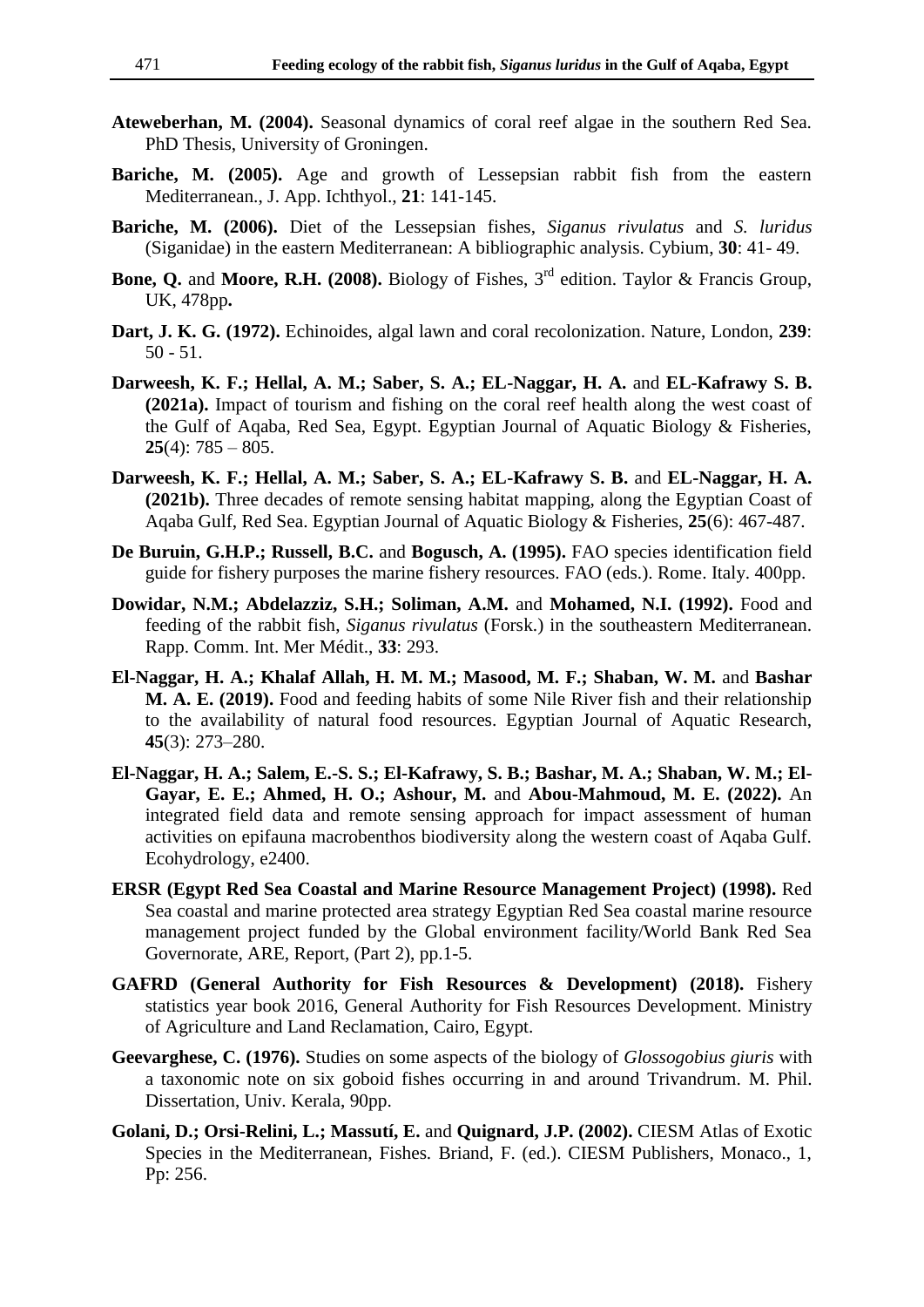- **Hamza, A.K., Mohamed, N.I.** and **El-Serafy, S. (2000).** Food and feeding habits of *Siganus rivulatus* and *Siganus luridus* from the coastal Mediterranean water of Alexandria. Polish archives of hydrobiology., **47**: 205-212.
- **Hixon, M.A. (2001).** Coral Reef Fish. Department of Zoology, Oregon State. University, Corvallis, OR 97331-2914, USA. Academic Press.
- **Hoey, A.S.; Brandl, S.J.** and **Bellwood, D.R. (2013).** Diet and cross-shelf distribution of rabbitfishes (f. Siganidae) on the northern Great Barrier Reef: implications for ecosystem function. Coral Reefs., **32**: 973 – 984.
- **Horinouchi, M.; Mizuno, N.; Jo, Y.; Fujita, M.; Sano, M.** and **Suzuki, Y. (2009).** Seagrass habitat complexity does not always decrease foraging efficiencies of piscivorous fishes. Mar Ecol Prog Ser, **377**: 43–49
- **Khalaf–Allah, H.M.M. (2001).** Ecological and biological studies on some fishes in Lake Qarun, Egypt. M.Sc. Thesis, Zool. Dep. Fac. Sci., Al–Azhar Univ., Egypt, Pp: 331.
- **Khalaf-Allah, H.M.M. (2013).** Morphological adaptations of digestive tract according to food and feeding habits of the broomtail wrasse, *Cheilinus lunulatus*. Egypt. J. Aquat. Biol. & Fish., **17** (1): 123-141.
- **Lundberg, B. (1981).** Algal vegetation and algae as a fish diet at two basins in the Gulf of Elat (Aqaba). Bull. Mar. Sci., **31**(3): 810.
- **Lundberg, B.** and **Golani, D. (1993).** Algal diet of *Siganus luridus*, a Lessepsian migrant, as adapted to algal resources at the Mediterranean coast of Israel. A preliminary study., Israel journal of zoology, pp. 39-69.
- **Lundberg, B.** and **Golani, D. (1995).** Diet adaptation of Lessepsian migrant rabbitfishes, *Siganus luridus* and *S. rivulatus*, to the algal resources of the Mediterranean coast of Israel., Marine ecology, P.S.Z.N.I., **16**: 73-89.
- **Lundberg, B.** and **Lipkin, Y. (1979).** Natural food of the herbivorous rabbitfish (*Siganus*  spp.) in Northern Red Sea", *Botanica marina*, **22**: 173 - 181.
- **Mabrouk, A.M.H. (2015).** The role of marine protected areas in maintaining sustainable fisheries in the Egyptian Gulf of Aqaba, Red Sea. Ph.D. Thesis, Michigan State University., 212pp.
- **Mohammad, A.S. (1999).** Population dynamics and stock assessment of some species of genus *Cephalopholis* and genus *Variola* from the Red Sea Egypt. M.Sc. Thesis, Zool. Dept., Fac. Sci., Assiut University, 149pp.
- **Mona, M. H.; El-Naggar, H. A.; El-Gayar, E. E.; Masood, M. F.** and **Mohamed, E. N. E. (2019).** Effect of human activities on biodiversity in Nabq Protected Area, South Sinai, Egypt. Egyptian Journal of Aquatic Research, **45**(1): 33-43.
- **Oliveira, F.; Erzini, K.** and **Goncalves, M.S. (2007).** Feeding habits of the deep-snouted pipefish, *Syngnathus typhle* in a temperate coastal lagoon. Estuarine Coastal and Shelf Science, **72**: 337 – 347.
- **Pillay, T. V. R. (1952).** A critique of the methods of study of food of fishes. Journal of Zoological Society of India., **4**: 185 - 200.
- **Randall, J.E. (1983).** Red Sea Reef Fish. Randall, J.E. (ed.). Hong Kong, Immel publishing limited. London WIX5AE, 192pp.